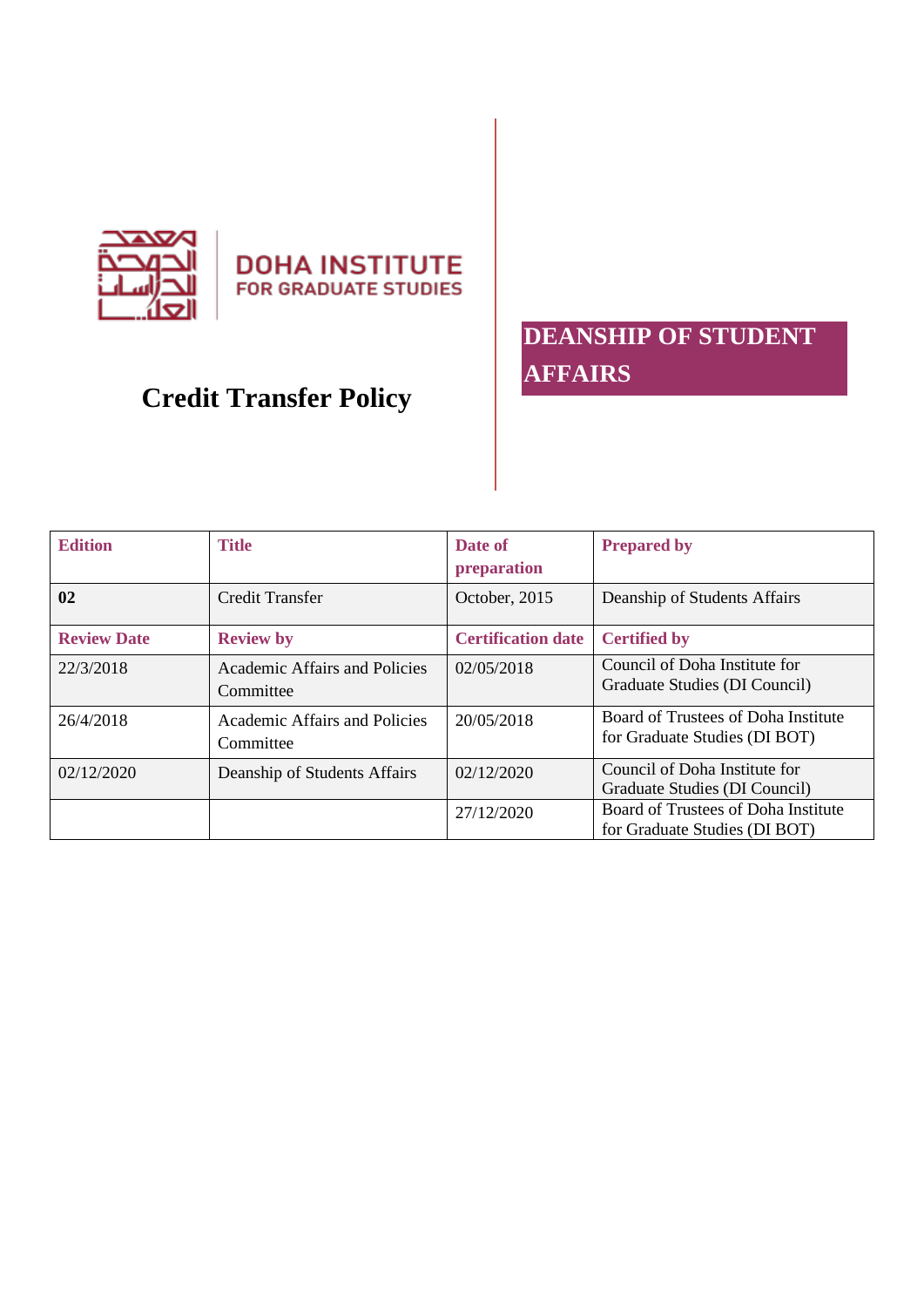#### **Academic Policies**

#### **Credit Transfer**

#### **Introduction**:

Admitted applicants and enrolled students at Doha Institute (DI) may apply for credit transfer for courses successfully completed at other institutions. Approval of such transfer is at the sole discretion of DI and the concerned schools and programs. This policy stipulates the rules and regulations set at DI for transferring credits from other institutions .

### **Policy Statement:**

- Admitted applicants and students who wish to transfer credits may apply for a credit transfer, at the Registration and Student Services Department. This department undertakes to review the file in terms of form, and then compare it with the policies and regulations set at DI before they register for any courses. These applications are sent to the respective programs for decision-making, and then approved by the Dean.
- To be eligible for credit transfer consideration, the following conditions must be met:
	- Courses completed at other institutions must be of a graduate-level (i.e. master's level or higher).
	- Courses must be completed at an institution recognized by authorities competent.
	- Courses that have already been passed and for which a certificate was obtained are not counted.
	- An application must submit together with an official transcript, a description of the course, and the curricula of the completed courses. Provided that, all of them must be original duly certified by authorities competent .
- The credits requested for transfer will be evaluated and deemed acceptable or unacceptable, by the respective program, based on the completed course content and comparability relative to the respective program of study.
- Accepted transfer credits will be posted to the student's permanent record and transcript. Such credits will be assigned a notation of "T" and will count towards the required elective courses for the program but will not be included in the calculation of the average GPA.

Table of Policy Amendments and their Reasons:

| Date       | <b>Statement of Amendment</b>                                       | Reasons                               |  |
|------------|---------------------------------------------------------------------|---------------------------------------|--|
| 02/12/2020 | paragraph that limits<br>the<br>Delete                              | institutional<br>with<br>To<br>comply |  |
|            | opportunity of credit transfer to a                                 | accreditation requirements.           |  |
|            | maximum of (6) credit hours or two                                  |                                       |  |
|            | courses.                                                            |                                       |  |
| 02/12/2020 | Delete paragraph that stipulates the credit                         | To<br>with<br>institutional<br>comply |  |
|            | transfer is for elective courses only, and                          | accreditation requirements.           |  |
|            | not for required courses.                                           |                                       |  |
| 02/12/2020 | Delete paragraph that requires obtaining a                          | To<br>institutional<br>with<br>comply |  |
|            | letter grade of minimum "B" to approve                              | accreditation requirements.           |  |
|            | the course that the student intends to                              |                                       |  |
|            | equate or transfer while studying at DI.                            |                                       |  |
| 02/12/2020 | paragraph that requires the<br>Delete                               | To<br>with<br>institutional<br>comply |  |
|            | applicant to complete the course within accreditation requirements. |                                       |  |

Credit Transfer Policy – Academic Policies (2)